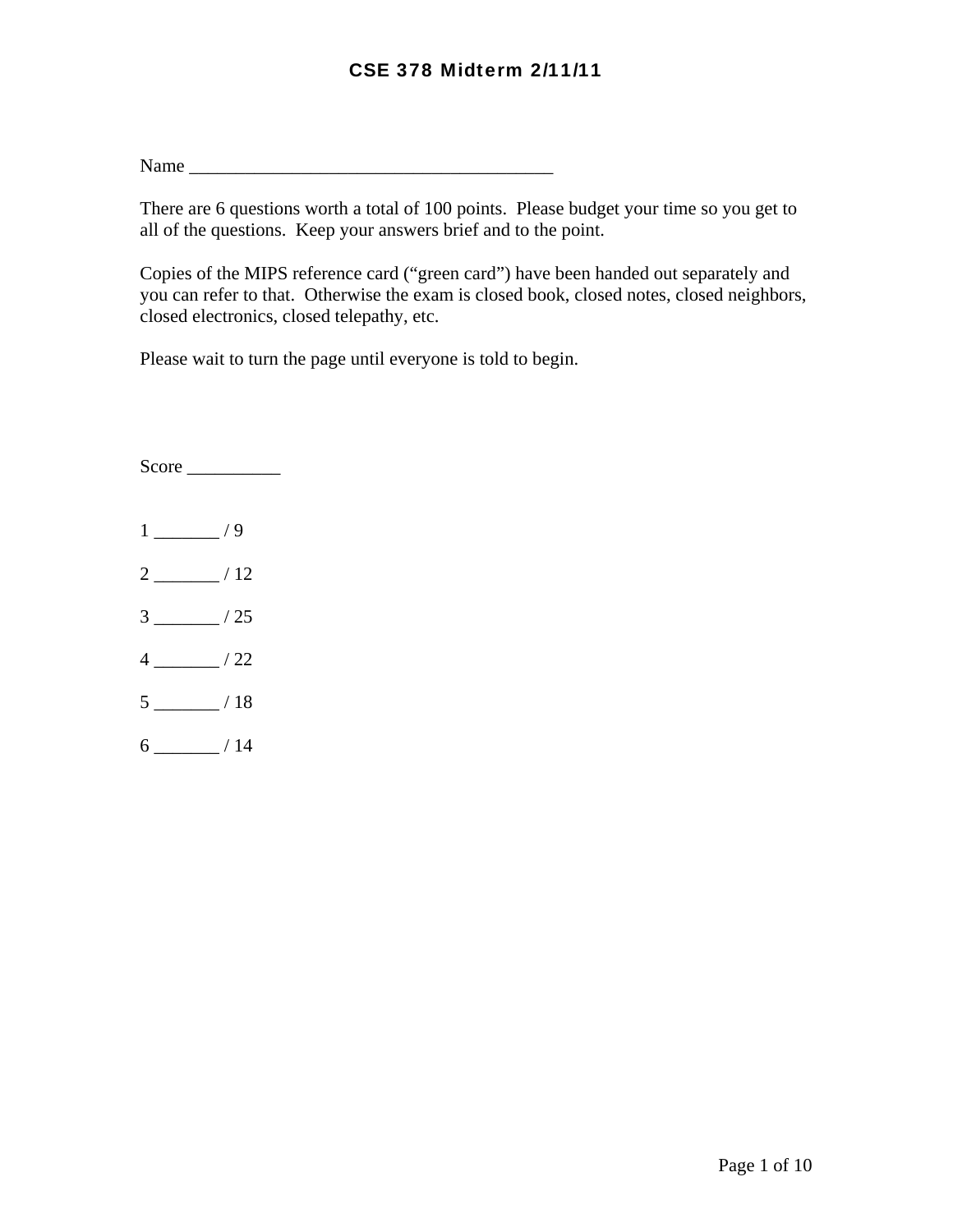**Question 1.** (9 points). Suppose we have the following MIPS instructions stored in memory starting at location 0x2400.

| 2400: |       | add  | \$v0, \$t1, \$t3 |
|-------|-------|------|------------------|
| 2404: | loop: | sll  | \$t3, \$a2, 12   |
| 2408: |       | or   | \$s2, \$t3, \$a1 |
| 240c: |       | bne  | \$s2, \$t8, loop |
| 2410: |       | addi | \$s5, \$zero, 17 |

(a) (3 points) Re-write the bne instruction at location 240c replacing the register names and branch label (loop) with the actual register numbers and an integer branch offset.

(b) (1 point) What is the format of the bne instruction (R, I, or J)?

(c) (5 points) Re-write the bne instruction in binary. Your answer should diagram the fields of the instruction and show the bits in each field. Label the fields of the instruction (opcode, etc.).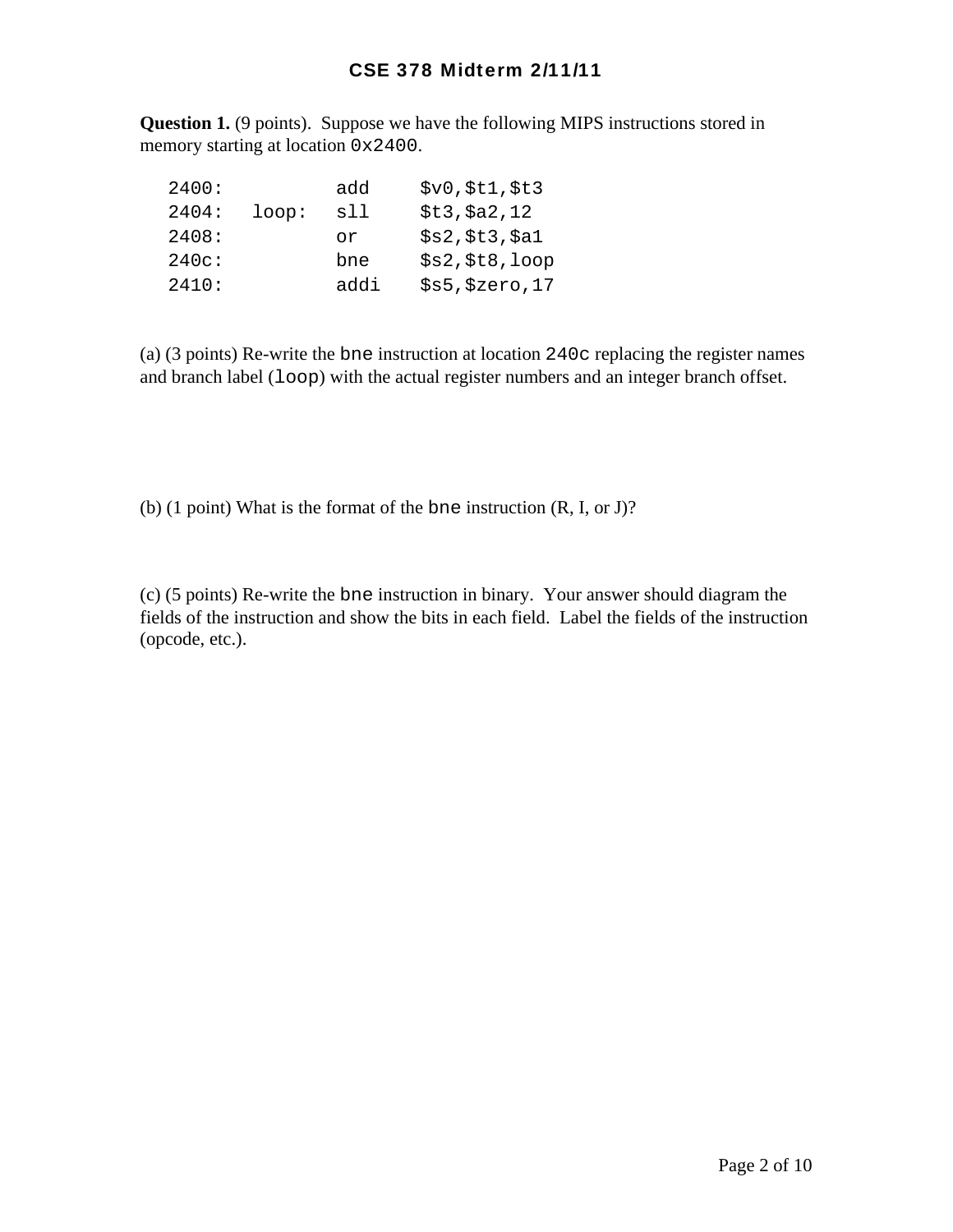**Question 2.** (12 points) For each of the following instructions, (i) indicate whether it is a real MIPS machine instruction or an assembler pseudo-instruction, and (ii) if it is a pseudo-instruction, write the corresponding machine instruction or instructions that would be generated by an assembler to perform the given operation. You can still use symbolic register names like \$a5, \$t2, etc., in your re-written instructions; you do not need to translate those to the actual register numbers. If the original instruction is a real machine instruction you do not need to write anything under (ii).

(a) li \$v0, 0xdeadbeef (i) Instruction type: real pseudo

(ii) Rewritten machine instruction(s) if original code is a pseudo-instruction:

(b) bge \$s5, \$a0, somewhere (i) Instruction type: real pseudo

(ii) Rewritten machine instruction(s) if original code is a pseudo-instruction:

(c) addi  $$sp, $s3, -17$  (i) Instruction type: real pseudo

(ii) Rewritten machine instruction(s) if original code is a pseudo-instruction: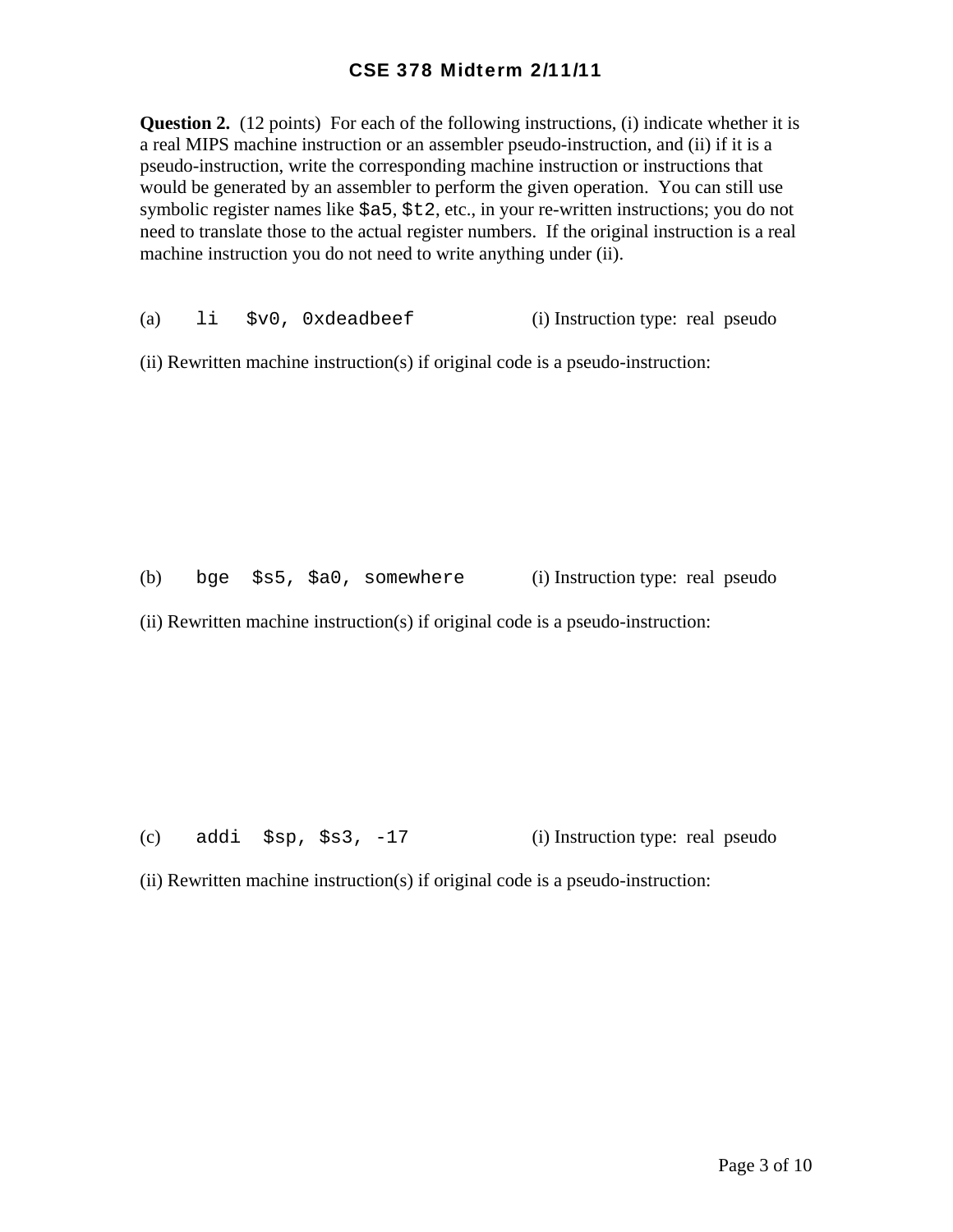**Question 3.** (25 points) MIPS Hacking. If we have a sorted list of integers, one operation we might want to perform is to insert a new value into the proper place in the list. Here is a function to do that.

```
 /* Insert val in the correct place in sorted int array A. */ 
 /* Preconditions: There are n elements currently stored in */ 
/* A[0].A[n-1], and n >= 0. The array is sorted in non- *//* decreasing order, A[0] <= A[1] <= ... <= A[n-1]. */
/* The array size is at least n+1, so there is room for a */\frac{1}{2} new value.
 void insert(int A[], int n, int val) { 
  int k = n;
  while (k > 0 \& k \& A[k-1] > val) {
     A[k] = A[k-1];
     k--; } 
  A[k] = val;
 }
```
Translate this function into MIPS assembly language. You should use the standard MIPS calling and register conventions. You do not need to allocate a stack frame if you do not need one. You must implement this algorithm as given, but you may use either explicit subscripting operations or pointers or both to reference array elements, whichever is more convenient. Feel free to use assembler pseudo-instructions in your solution.

Hint: Even though there are four references to array elements in the code, you probably don't need to include lots of duplicate code to recalculate each of the array element locations from scratch, one at a time.

Reminder: Remember that when evaluating  $k > 0$ &&A[k-1]>val, the second part of the condition is not evaluated if the first part  $(k>0)$  is false.

Include brief comments to make it easier to follow your code.

Write

your

answer

on the

next next

page.

(You can tear this page out for reference while you work, if that is helpful.)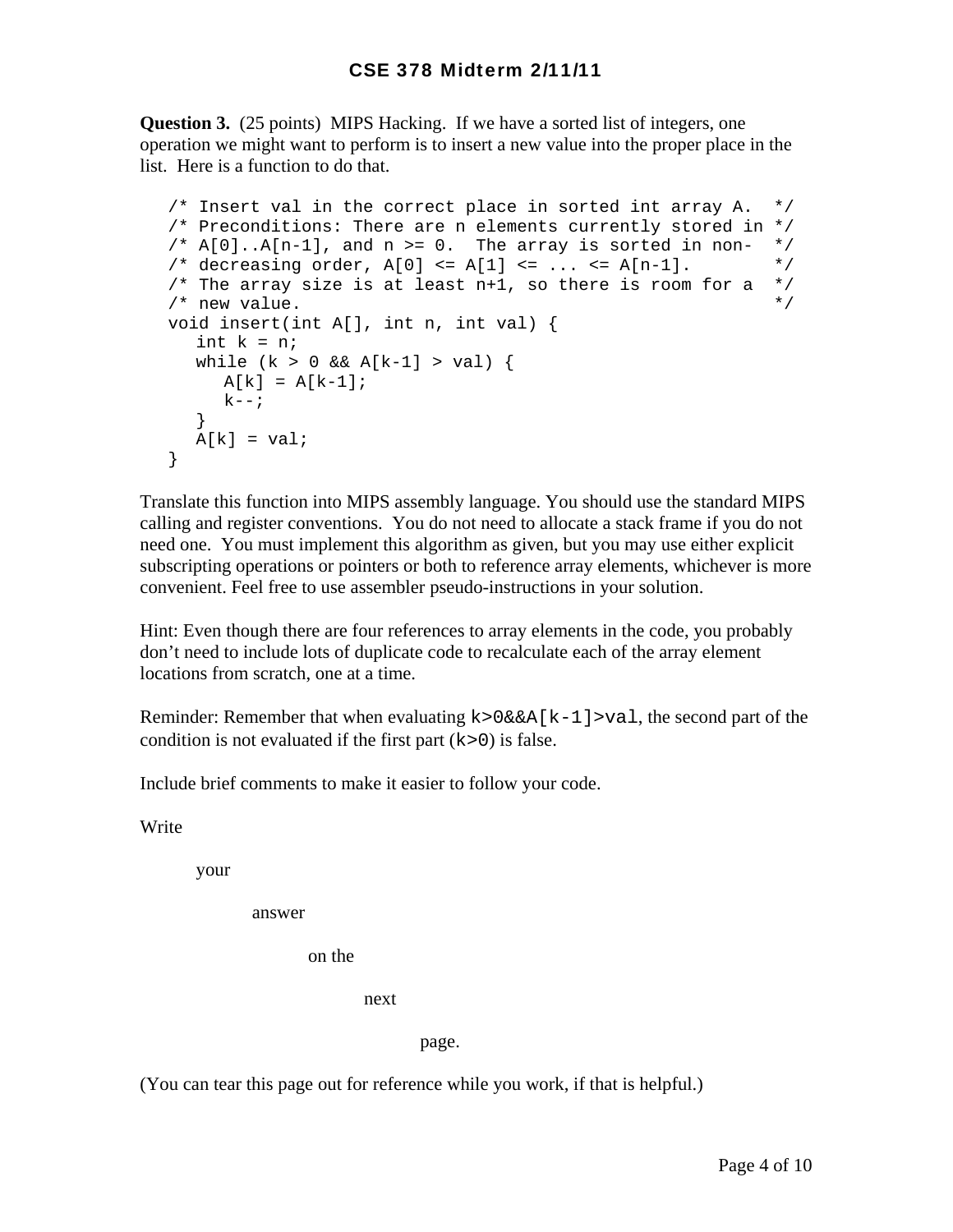**Question 3.** (cont.) Write your MIPS version here. C code repeated for reference.

```
 void insert(int A[], int n, int val) { 
   int k = n;
  while (k > 0 \& k \land [k-1] > val) {
     A[k] = A[k-1];k--; } 
  A[k] = val; }
```
insert: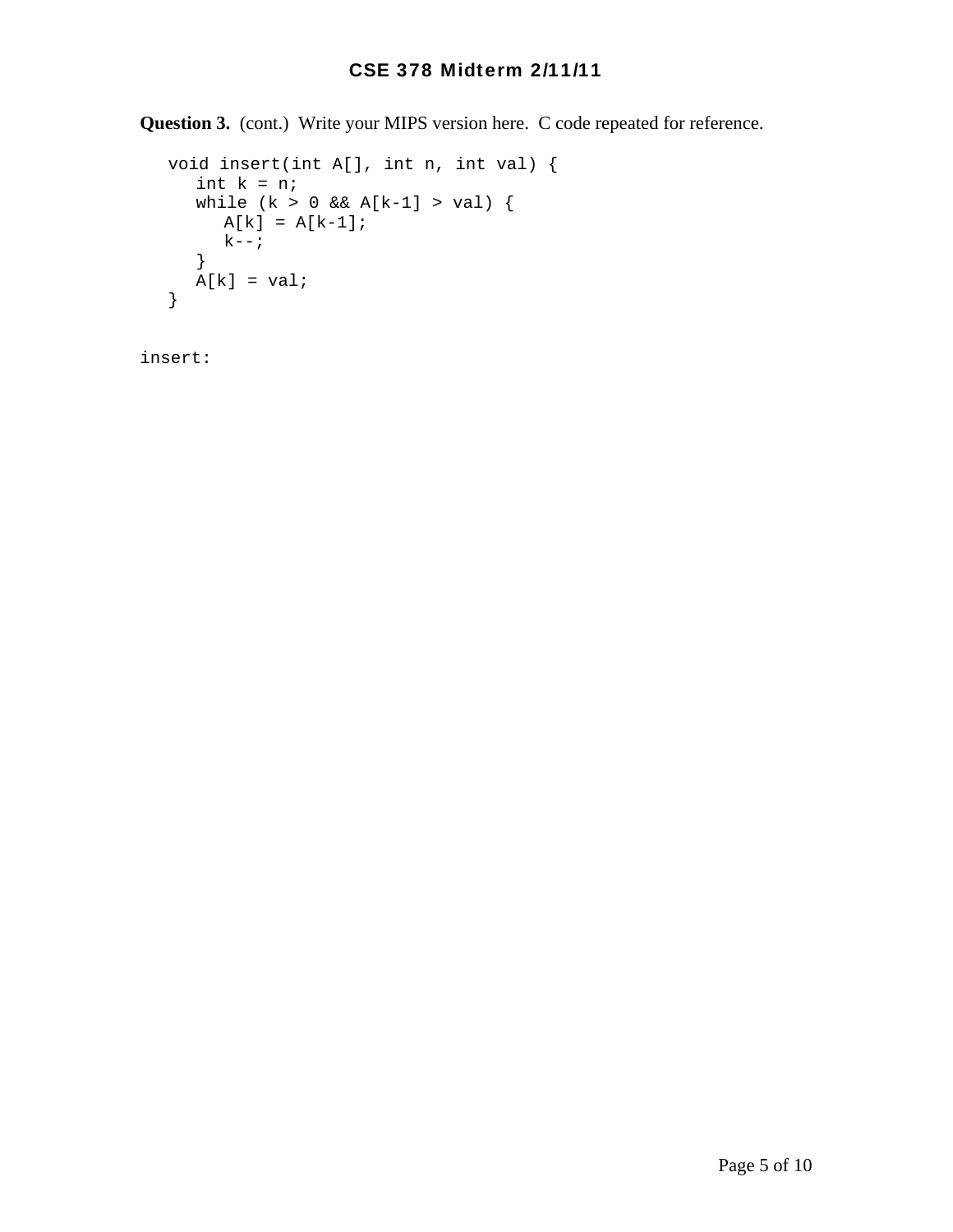**Question 4.** (22 points) Suppose we want to add support for a new set of branch instructions to our **single‐cycle** MIPS data path. These instructions branch depending on the value of a word in memory and a register, rather than a pair of registers. The new instructions are MBEQ, MBNE, MBLEZ, and MBGTZ and they work like their register counterparts. For example:

"MBEQ \$rs, \$rt, some\_label" will branch to some\_label if M[R[\$rs]] = \$rt. "MBLEZ \$rs, \$zero, some\_label" will branch to some\_label if M[R[\$rs]] <= 0

(a) Below is skeleton code from the PCAddressComputer.v module from your Lab processor. Add support for the four new branches (MBEQ, MBNE, MBLEZ, and MBGTZ) to the Verilog. For simplicity, assume they have the same values of Inst[27:26] as regular branches.

```
module PCAddressComputer(
     input [31:0] PCIn, // Address of Next Instruction (PC + 4)
     input [31:0] Inst, // Instruction
     input [31:0] RS, // value of register specified by RS field of Inst 
 input zero, // set if ALUOut == 0
 input Jump, // set if Inst indicates a jump operation
    input JR, // set if Inst is JR or JALR
 input Branch, // set if Inst is BEQ,BNE,BLEZ,BGTZ
 input MBranch, // set if Inst is MBEQ, MBNE, MBLEZ, MBGTZ
    input [31:0] M_RS, // value read from memory for MBranch
    input M_zero, 
    output reg [31:0] PCOut
    // Relevant opcodes
   parameter BEQ = 2'b00; // Branch if Equal<br>parameter BGTZ = 2'b11; // Branch if Great
                                 // Branch if Greater Than Zero
   parameter BLEZ = 2'b10; // Branch if Less than or Equal to Zero parameter BNE = 2'b01; // Branch if Not Equal
                               \frac{1}{2} Branch if Not Equal
   wire [31:0] BranchAddress = \{\{14\{\text{Inst}[15]\}\}\}\, Inst[15:0], 2'b0}; // target for a branch
   wire [31:0] JumpAddress = {PCIn[31:28]}, Inst[25:0], 2'bb; // target for a jump
    always @ (*) begin
                               // non-jump, non-branch default
        if (Jump)
               PCOut = (JR) ? RS : JumpAddress;
        else if (Branch) begin
                case (Inst[27:26])
                    BEQ : PCOut = (zero) ? PCIn + BranchAddress : PCIn;
                     BGTZ: PCOut = (!RS[31] && !zero) ? PCIn + BranchAddress: PCIn;
                    BLEZ: PCOut = (RS[31] || zero) ? PCIn + BranchAddress : PCIn;
                    BNE : PCOut = (!zero) ? PCIn + BranchAddress : PCIn;
                    default: PCOut = 32'bX;
                 endcase
        end 
        else if (MBranch) begin /* Your code goes below here */
```
end end endmodule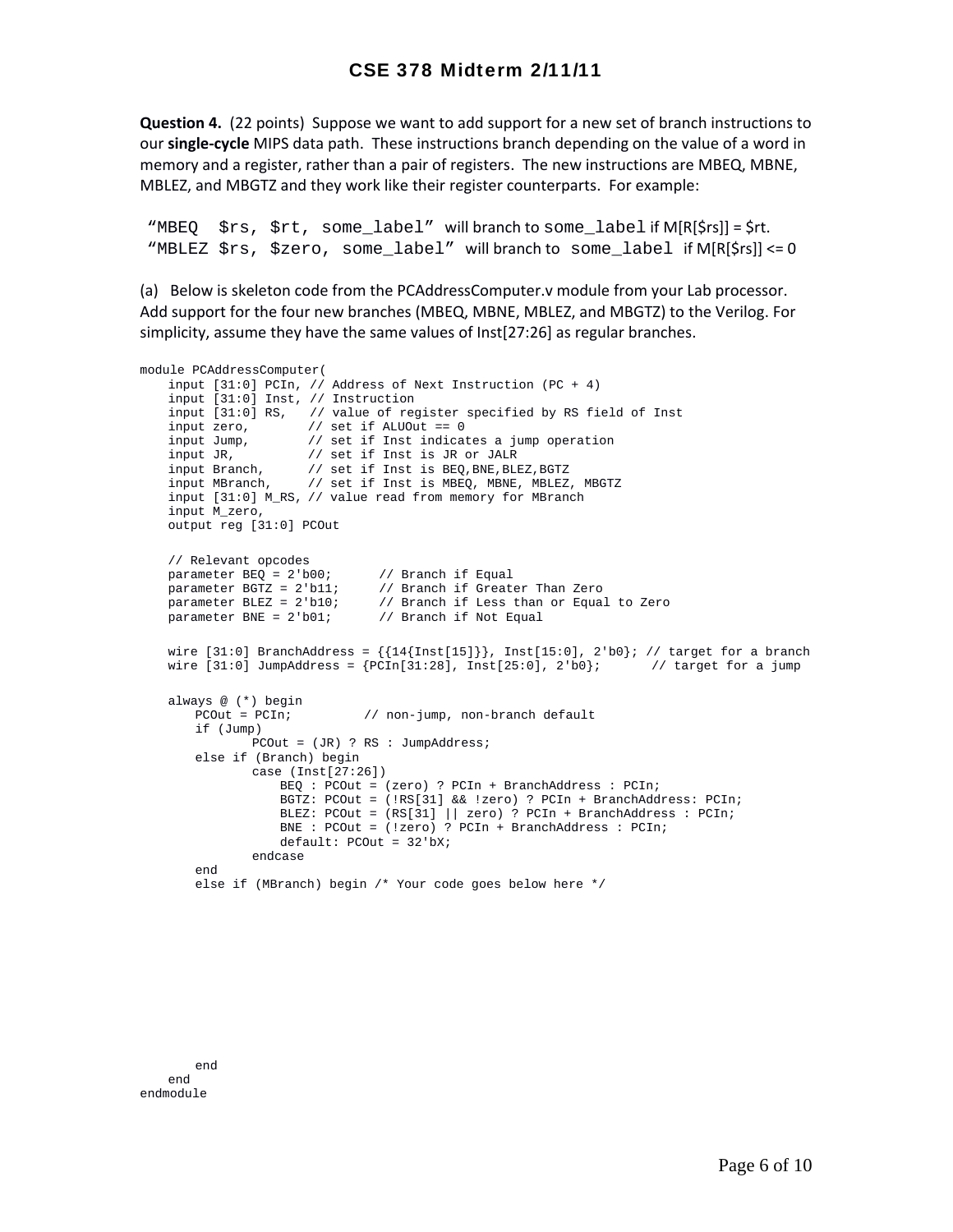**Question 4 (cont.)** (b) Now add the modified PCAddressComputer to the single cycle datapath. A modified version of this datapath is shown below, including the new PCAddressComputer. Wire-up the two new inputs to the PCAddressComputer to support the four Memory Branch instructions. You are free to add additional functional units (e.g. ALUs, muxes, etc.) to the datapath to implement the new instructions.

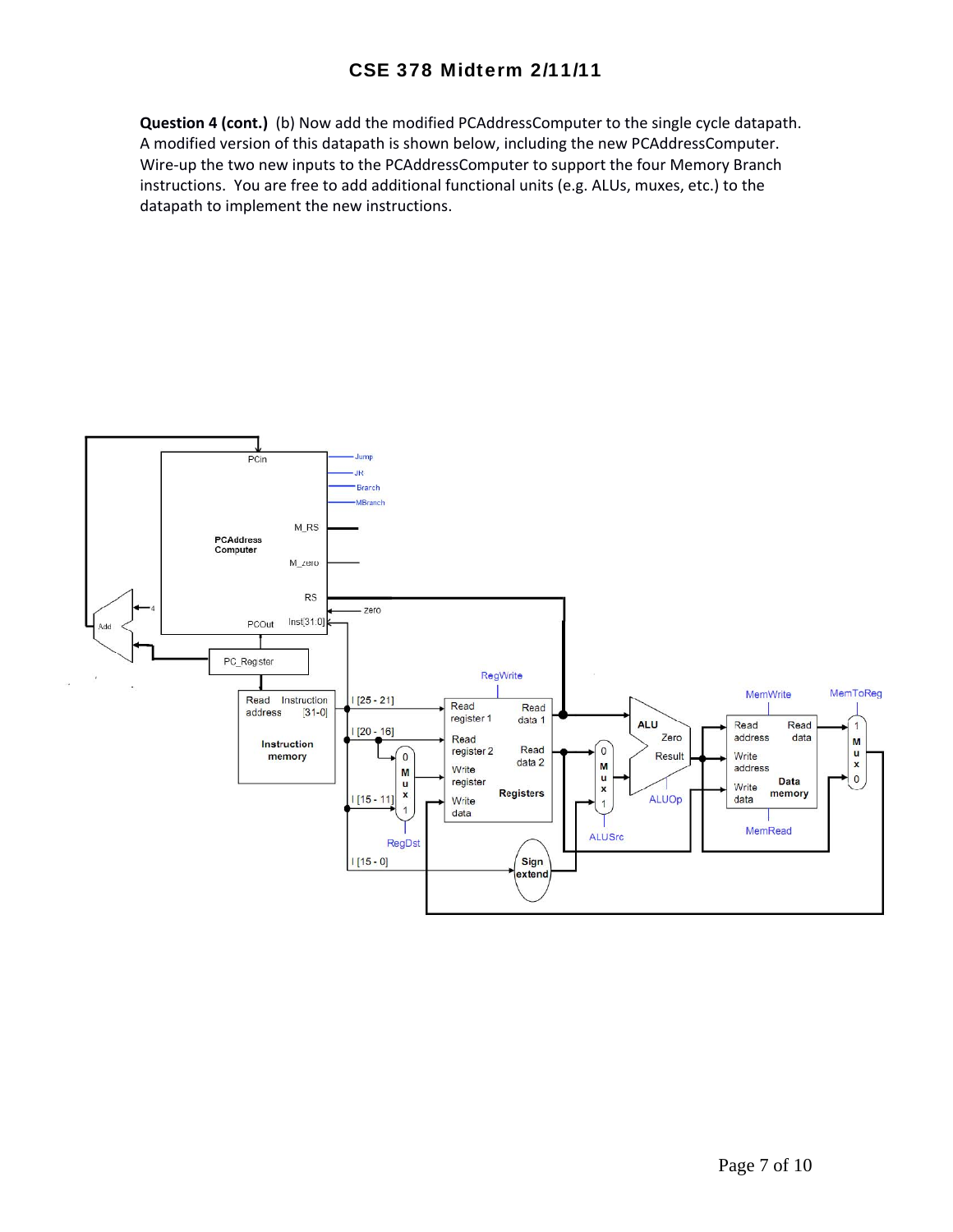**Question 5.** (18 points) Pipeline hazards. Consider this sequence of MIPS instructions.

- a) lw \$t1, 40(\$t2)
- b) add \$t2, \$t3, \$a0
- c) add \$t1, \$t1, \$t2
- d) sw \$t1, 20(\$t2)

(a) (6 points) Identify all of the data dependencies in the above instructions, whether or not they cause any hazards or stalls. You can either draw arrows in the instructions or describe the dependencies below. The instructions are labeled (a)-(d), which might be useful in identifying them in your answer.

(b) (4 points) Suppose we execute these instructions on a processor with a 5-stage pipeline with forwarding as described in class. Are there any hazards in the above sequence of instructions that will require the pipeline to stall because they can't be handled by the forwarding mechanisms? If so, where are they and why is the stall needed?

(continued next page)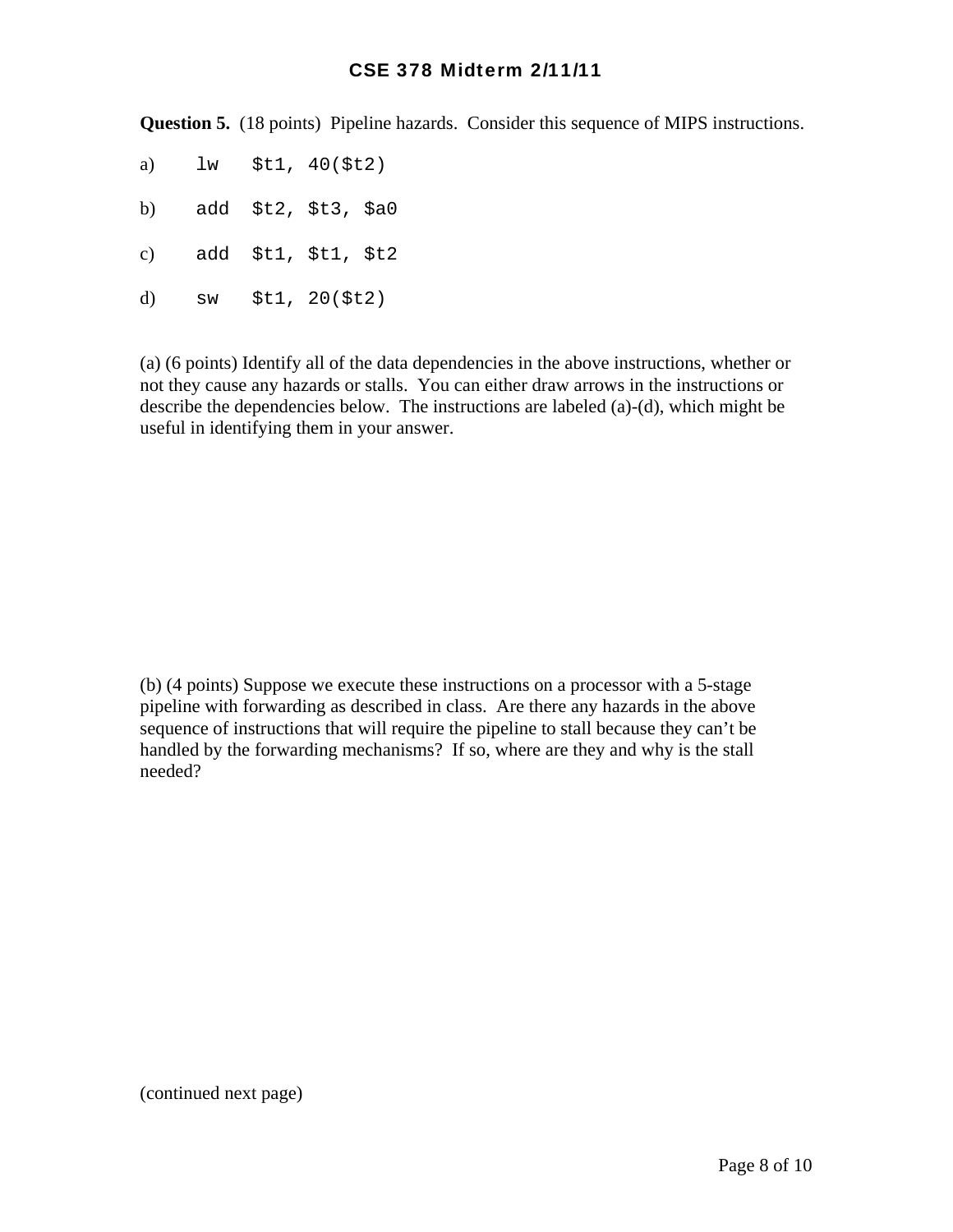**Question 5.** Pipeline hazards (cont). Instruction sequence repeated for reference.

- a) lw \$t1, 40(\$t2)
- b) add \$t2, \$t3, \$a0
- c) add \$t1, \$t1, \$t2
- d) sw \$t1, 20(\$t2)

(c) (8 points) Now let's assume we're executing these instructions on a new, prototype processor, also with our usual 5-stage pipeline. Unfortunately in this new processor the hazard circuitry is completely broken and it does not detect hazards or properly forward results or insert stalls when necessary. We need to modify the code and insert nop instructions to delay the execution of later instructions when necessary. Re-write the above code and insert the minimum number of nop instructions needed to avoid hazards that would otherwise require forwarding or stalls to produce the correct results. You may not reorder the original instructions – just insert nops where they are needed. (To insert a nop, just write nop on a line by itself. The assembler will know how to translate that into a machine instruction that does nothing except delay for a cycle.)